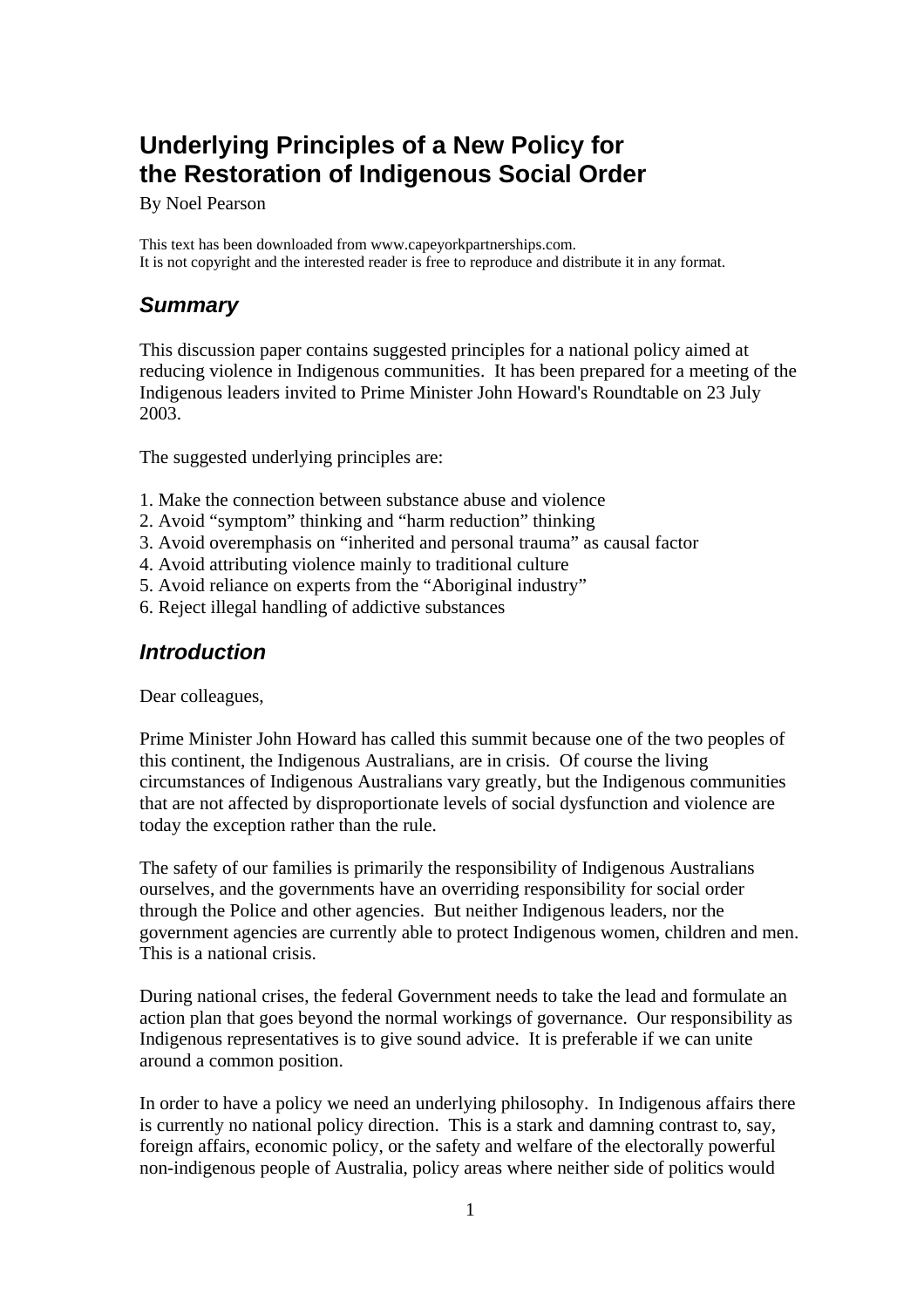allow a vacuum of the kind we have now in relation to the protection of vulnerable Indigenous citizens.

The Prime Minister has made two observations: First, he stated that this is a "huge human problem" that has reached "astronomic" proportions.

Second, he stated that he was impressed by statements and reports by Indigenous leaders.

Boni Robertson was something of a pioneer in terms of the scope of the Women's Taskforce into Violence chaired by her. This effort also involved a large number of grassroots people from the communities.

Mick Dodson is right that we need "extreme action". It is now clear from Mick's speech that we don't have "problems" that can be solved with the usual kind of slow policy adjustments; we have an extreme situation which requires a complete and instant change in society's response.

The response by National and Regional ATSIC leaders also showed that the Prime Minister was right about the ability of Indigenous people to confront the problem and take responsibility.

Lionel Quartermaine significantly mentioned alcohol and substance abuse first among the issues we have to consider in this context, and pointed out that "[i]n remote Indigenous Cape York communities alone, person to person conflict is the single biggest cause of injury, with these injuries representing 43% of all injuries recorded and of these injuries, 89% involved alcohol."

Commissioner Alison Anderson put the left/right political divide aside and expressed her confidence in the determination and ability of the Prime Minister. She also brought attention to the fact that the large numbers of women invited by the Prime Minister is a recognition of the "[w]omen [who] are the backbone of nearly all good programs" and that "it's about empowering them to take a leadership role."

Then there are of course the speeches and statements by John Ah Kit and others about Indigenous responsibility, too numerous to list here.

Evelyn Scott said that she was "not going to go and sit on a committee and waste money and not see any results in the communities" and that "the effort should focus on giving the authority, resources and power to women in communities who were 'dealing with this stuff day in and day out, year in and year out'."

To avoid wasting more time and money we need to agree on some principles that not only allow but more or less compel resolute action. My suggestions for a common platform are as follows:

#### *1. Make the connection between substance abuse and violence*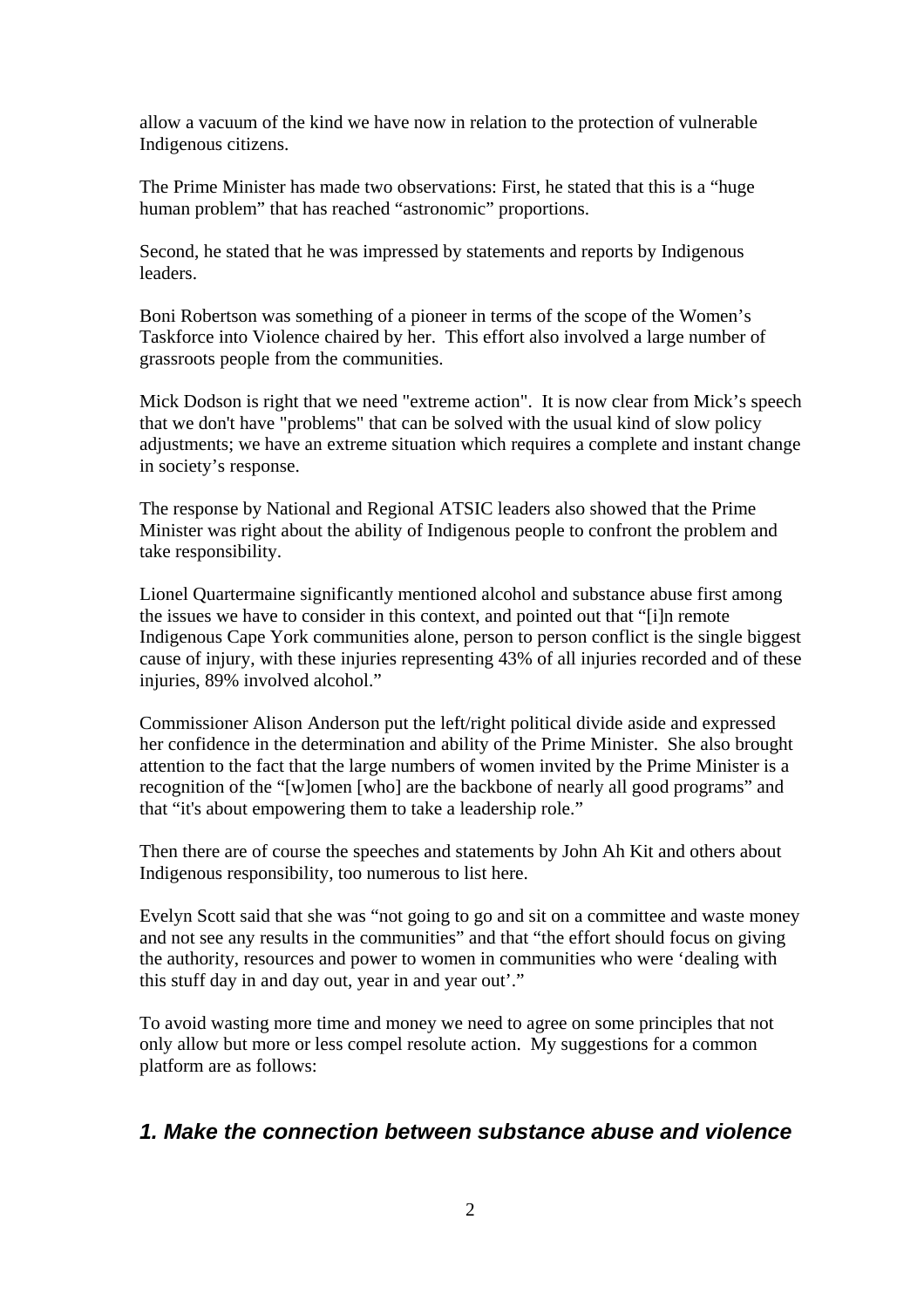The Prime Minister supports this view: "The occurrence of violence, and related issues of alcohol and drug abuse, is having a tragic impact on indigenous people." I have discussed this point in the substance abuse and violence strategy documents that I have distributed (available at [www.capeyorkpartnerships.com\)](http://www.capeyorkpartnerships.com/).

Whilst we may all be aware about the role of substance abuse in our violence problem, one of the main reasons why we have the problem that we have is that – when it comes to concrete action – we have avoided making the connection between substance abuse and violence. One of Mick Dodson's reasons for despairing about attacking the problem from this angle is that "dry communities haven't worked" because the problem moves elsewhere and people break the rules.

Obviously Australia is not going to be free of alcohol, which means that Indigenous Australia won't be free of alcohol either. However, what we are attempting in Cape York Peninsula is *regulation* of alcohol and rebuilding of capacity in the communities to restore and keep social order. This is difficult and requires the wholehearted engagement by the state Government, but the results so far are promising.

The report of the Queensland Women's Task Force contained numerous references to this connection:

"*All we want is for the violence to stop. We don't want our men to go to jail. But by the same token we as a community have to try to address the issues of alcohol, drugs and violence* [quoted from a submission]."

"The consultative process advanced alcohol as the most pressing concern of Indigenous people ... 91% of the overall submissions, and 100% of those from Aboriginal and Torres Strait Islander peoples, including Community Councils and organisations, cited alcohol and other drugs as major factors for attention if the issue of violence is to be successfully addressed ... It is vital to recognise the role of alcohol in deaths and injuries through violence, in general ill-health, and also in family and Community breakdown."

"While alcohol was identified as the major trigger of violence, there were also concerns about people mixing it with *yarndi* (marijuana)."

John Ah Kit and Kim Hill have also pointed to the role of substances other than alcohol in suicide, violence and social and economic marginalisation. They were of course ridiculed by "progressive" and "liberal" people who see drugs as a matter of personal freedom. I have myself witnessed that there is nothing soft about the impact of "soft" drugs on Indigenous communities.

I am not trying to impose a general explanation for all problems. My point is that if we waver in this discussion, the addicts, profiteers and irresponsible people will take the opportunity to make our people a drugged people.

### *2. Avoid "symptom" thinking and "harm reduction" thinking*

The disorder in our communities is a symptom in the sense that it is a product of our history and our marginalisation. It is a different question to what extent our history *maintains* the social chaos. I have argued that our established and dominating social ills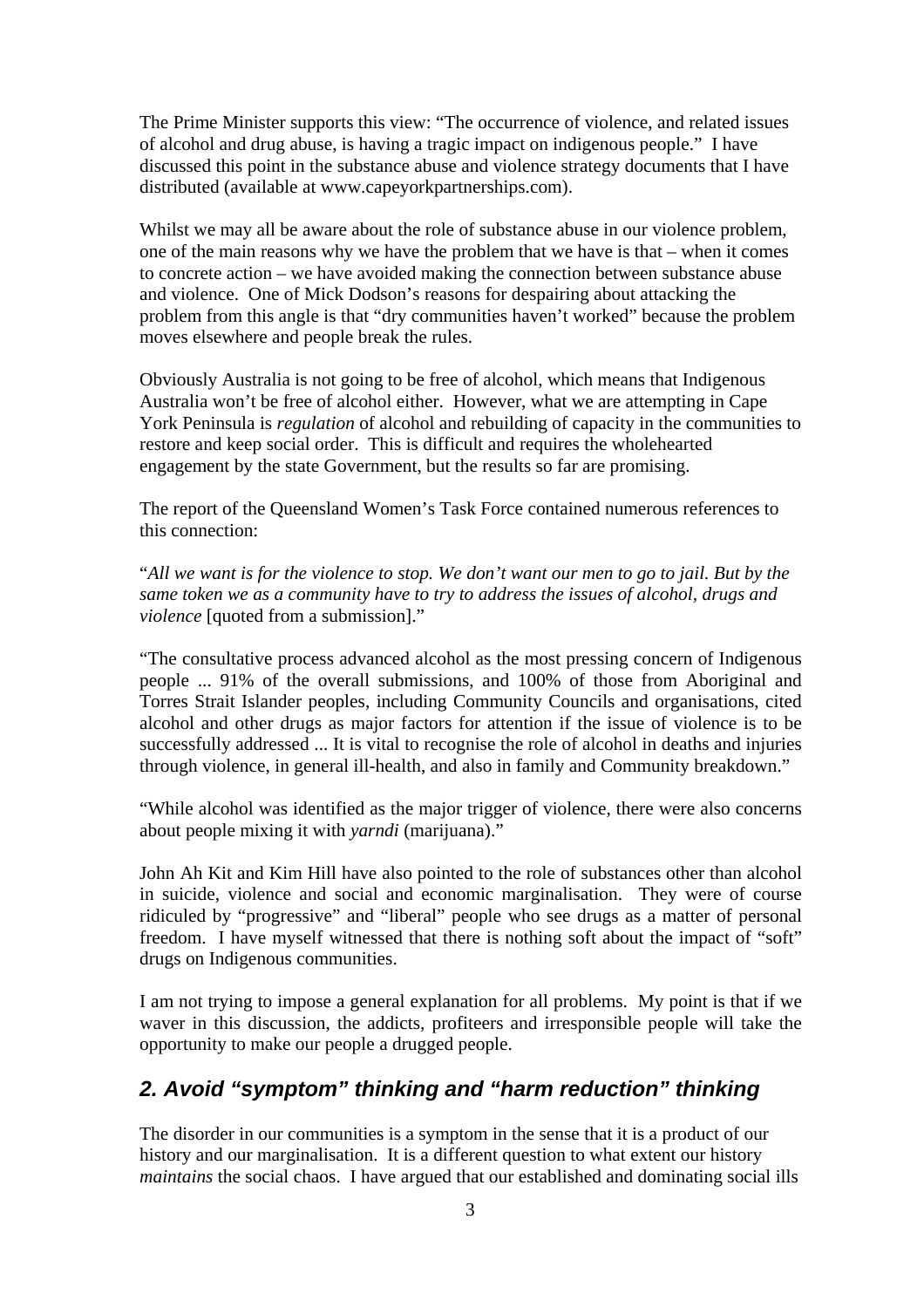(substance abuse epidemics and economic passivity) contribute greatly to perpetuating the current state, rather than being symptoms of discrimination. On an individual level, an established addiction must be dealt with as a problem in its own right, rather than as a symptom of the causes of the first consumption of the addictive substance.

Another way of thinking that is determining Australia's response to social problems is "harm minimisation" (which includes "supply reduction", "demand reduction" and "harm reduction"). Supply reduction and demand reduction are not controversial, but harm reduction (defined as reducing the harm experienced by addicts and society without necessarily reducing the consumption of the addictive substance) is a very problematic strategy for our communities. We cannot avoid confronting consumption immediately with resolute measures.

A positive spin-off of rejecting the left-liberal consensus about substance abuse is that we will lose the support of people whose involvement would delay our attempts at restoring social order and a real economy.

### *3. Avoid overemphasis on "inherited and personal trauma" as a causal factor*

In the lead up to this summit, Boni Robertson said "the summit would have to consider how problems in communities could be traced back to 'generation upon generation' of unresolved trauma."

"'If this country isn't brave enough to give an apology, at least be brave enough to stand up and recognise what is causing the problems in our communities now - and what has to be done as a country to start the healing process,' [Boni] Robertson said".

"If we don't start the healing process, reconciliation will never be an accomplishable task or goal in this country."

Inherited trauma is an issue, as we have seen in the Jewish experience. But the same experience shows us that trauma is not in itself enough to debilitate a people.

I do not suggest dropping this discussion or people's efforts to resolve past trauma. We need to think about the danger of allowing Indigenous and non-indigenous people to attribute our social breakdown to intractable factors instead of taking the urgent and obvious measures.

The difficulty connected with putting less emphasis on what I call symptom thinking and the effects of trauma is that it seemingly absolves the non-indigenous colonisers from responsibility. This is a difficult balance, but there is no easy way forward from our present situation

# *4. Avoid attributing violence mainly to traditional culture*

Peter Sutton and others have pointed to characteristics of traditional and semi-traditional Indigenous culture that might be relevant for the understanding of contemporary violence. Critical discussion of Indigenous culture is not taboo. I have stated that there are four features of Aboriginal culture that compound the denial that is central to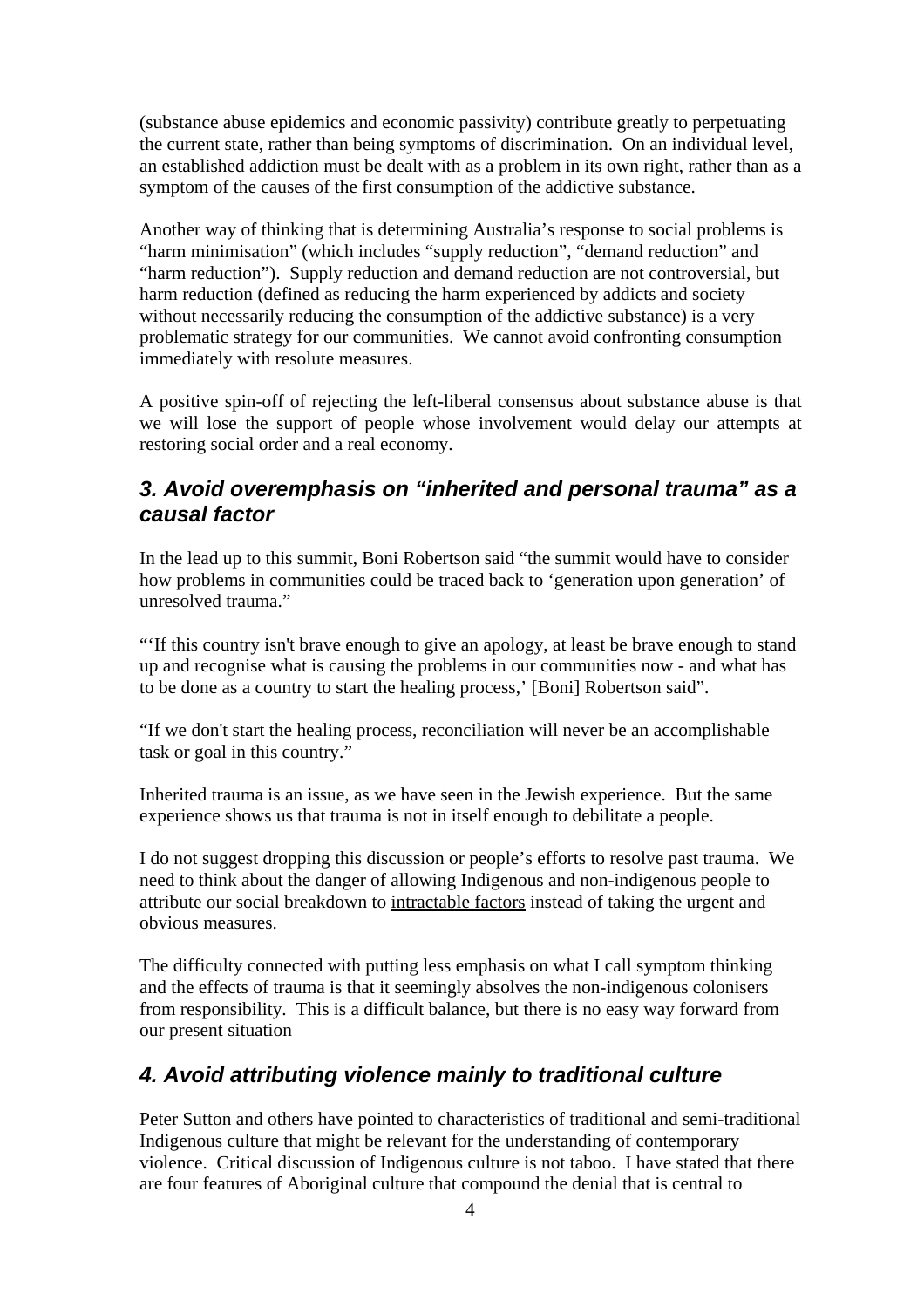substance abuse and violence epidemics in our Cape York Peninsula communities: avoidance rules and relationships, kin solidarity and refusal to confront abuse, attribution of blame for misfortune on sorcery by non-kin, and individual autonomy (see Cape York Peninsula Regional Substance Abuse Strategy).

Lines of reasoning that are perceived to be honest and undeterred by "orthodoxies" and "sensitivities" will increasingly gain respect and support. Indigenous people will of course be less inclined to find faults with Indigenous culture, but I am mentioning this because the people sucked into the cultures of abuse and dysfunction will prefer *any* explanation and use *any* excuse that might allow them to avoid changing their behaviour.

The important point to note in relation to Peter Sutton's reference to violence being part of our traditional culture is that he himself makes reference to one community in Cape York Peninsula where he worked where there was not more than 1 homicide and suicide between 1960 and 1985 and at least a dozen of each since 1985. On Peter's own account, a wet canteen was introduced into that community in 1985.

My point is this: whatever inherent problems there might be in traditional culture, the fact is that substance abuse involves violence the nature and magnitude of which is of a vastly different proportion.

# *5. Avoid reliance on experts from the "Aboriginal industry"*

In Cape York Peninsula we are encouraged by the initial successes with Family Income Management, Alcohol Management Plans, economic enterprise development and other efforts within Cape York Partnerships (though many other communities across Australia are doing similar things and many are having better success). We have enjoyed the assistance of competent people in the private and public sectors, but we have not at all relied on the traditional academic "expertise" on Indigenous substance abuse, Indigenous economic development, Indigenous crime, Indigenous welfare dependence, Indigenous violence, and so on.

My experience is that not much insight is present where it officially is expected to accumulate. We have to make a break with this "industry" because their policy advice has taken us nowhere – indeed it has taken us further into problems.

# *6. Reject illegal handling of addictive substances*

If we are serious about attacking violence, we cannot accept people breaking the law in relation to addictive substances. Indigenous people who have any contact whatsoever with any illicit drug or the illegal alcohol trade or encourage or tolerate that close kin engage in such behaviour, have disqualified themselves from taking on a leadership role. Non-indigenous people who have any contact with illicit drugs or illegal alcohol trade or encourage or tolerate that close kin engage in such behaviour, cannot work in our organisations or our communities or in Indigenous affairs.

If we do not adhere to the simple rule that people must abide by the law in relation to our biggest problem (substance abuse), then our programmes will rot from the inside.